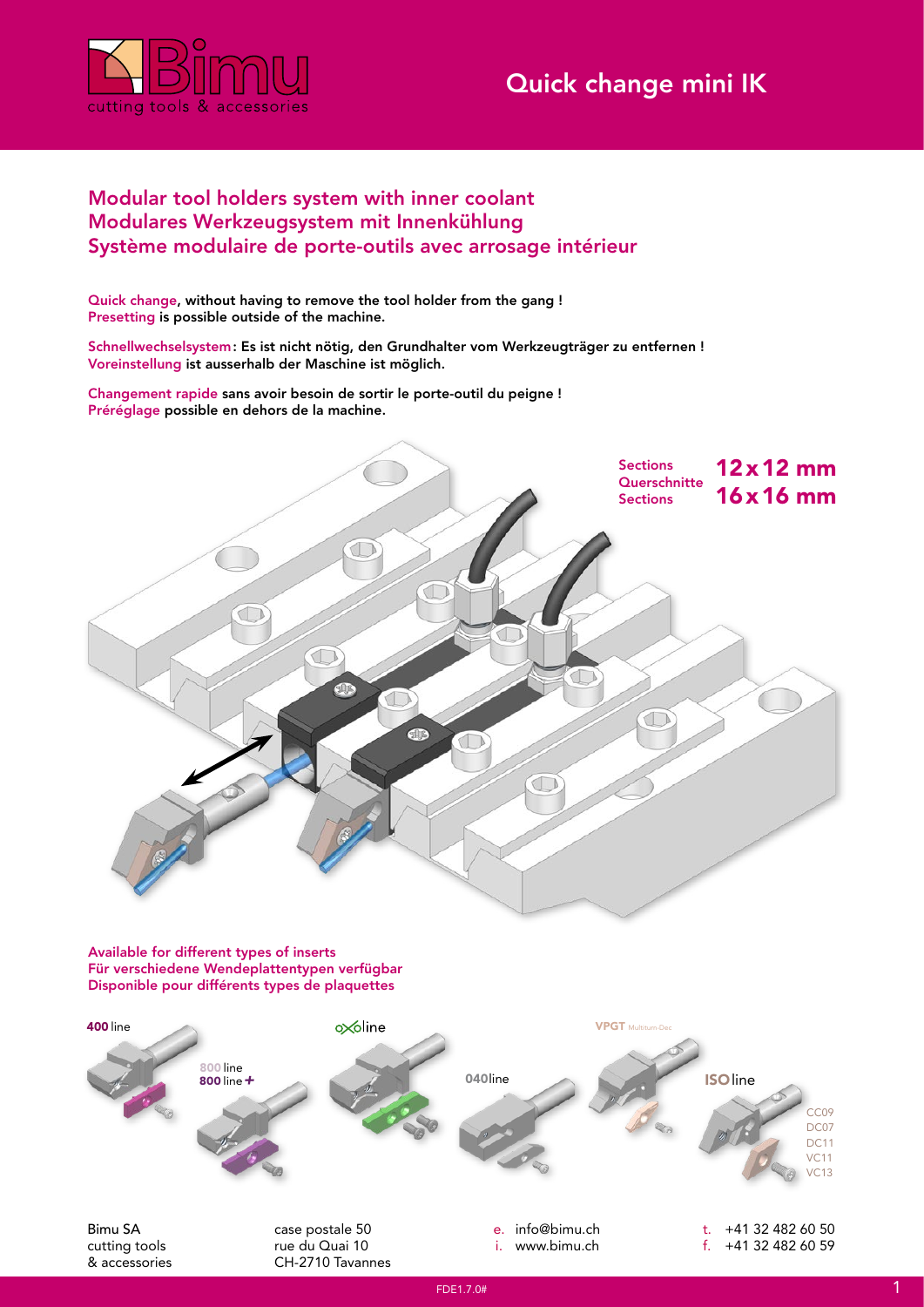

### 2 possible assemblies 2 Montagepositionen möglich 2 montages possibles



- ☞ *See the « Hydraulic connectors » documentation for further information.*
- ☞ *Siehe die Dokumentation « Hydraulikanschlüsse » für weitere Informationen.*
- ☞ *Voir la documentation « Raccords hydrauliques » pour plus d'informations.*

Bimu SA cutting tools & accessories case postale 50 rue du Quai 10 CH-2710 Tavannes e. info@bimu.ch i. www.bimu.ch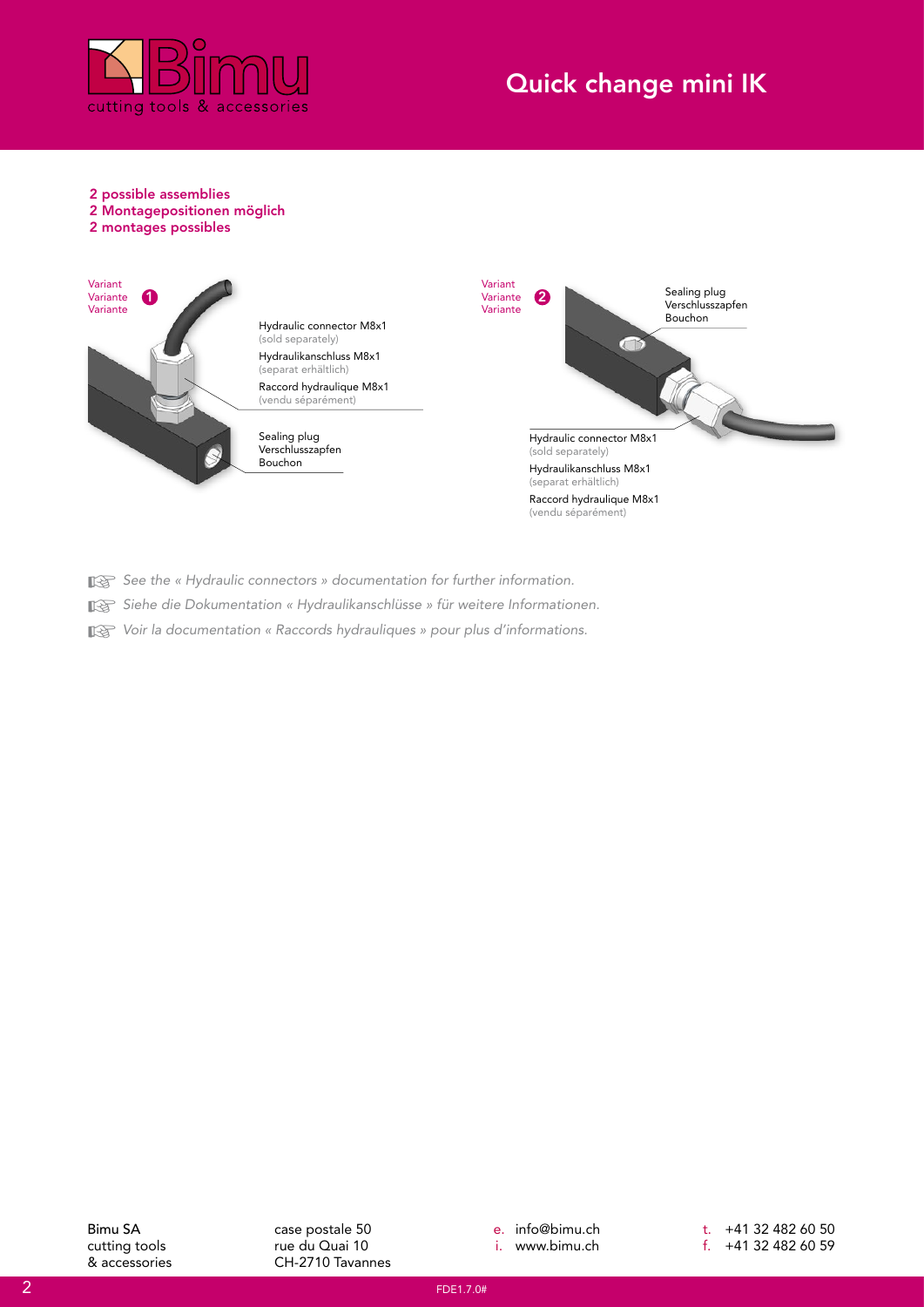

| Description<br>Bezeichnung<br>Description                                                                                                                                                                                                                                                                                                 | Article nr.<br>Artikel Nr.<br>Nº Article |
|-------------------------------------------------------------------------------------------------------------------------------------------------------------------------------------------------------------------------------------------------------------------------------------------------------------------------------------------|------------------------------------------|
| Shaft 12x12 mm, for right or left head, with internal coolant<br>(Hydraulic connector sold separately)<br>Schaft 12x12 mm, für rechten oder linken Kopf,<br>mit Innenkühlung<br>(Hydraulikanschluss separat erhältlich)<br>Queue 12x12 mm, pour tête gauche ou droite,<br>avec arrosage intégré<br>(Raccord hydraulique vendu séparément) | <b>QC8S 1212 IK</b>                      |
| Head 12x14 mm, right version, blank<br>Kopf 12x14 mm, rechte Ausführung, Rohling<br>Tête 12x14 mm, exécution à droite, ébauche                                                                                                                                                                                                            | <b>QC8H 1214 EB IK</b>                   |
| Head 12x14 mm, right version, type 040line,<br>with internal coolant<br>Kopf 12x14 mm, rechte Ausführung, Typ 040line,<br>mit Innenkühlung<br>Tête 12x14 mm, exécution à droite, type 040line,<br>avec arrosage intégré                                                                                                                   | QC8H 012R IK                             |
| Head 12x14 mm, right version, type 400line,<br>with internal coolant<br>Kopf 12x14 mm, rechte Ausführung, Typ 400line,<br>mit Innenkühlung<br>Tête 12x14 mm, exécution à droite, type 400line,<br>avec arrosage intégré                                                                                                                   | QC8H 412R IK                             |
| Head 12x14 mm, right version, type 800line,<br>with internal coolant<br>Kopf 12x14 mm, rechte Ausführung, Typ 800line,<br>mit Innenkühlung<br>Tête 12x14 mm, exécution à droite, type 800line,<br>avec arrosage intégré                                                                                                                   | QC8H 812R IK                             |
| Head 12x14 mm, right version, type OXOline 1000,<br>with internal coolant<br>Kopf 12x14 mm, rechte Ausführung, Typ OXOline 1000,<br>mit Innenkühlung<br>Tête 12x14 mm, exécution à droite, type OXOline 1000,<br>avec arrosage intégré                                                                                                    | <b>QC8H 1012R IK</b>                     |
| Head 12x14 mm, right version, type Multiturn Dec VPGT, with inner<br>coolant<br>Kopf 12x14 mm, rechte Ausführung, Typ Multiturn Dec VPGT, mit<br>Innenkühlung<br>Tête 12x14 mm, exécution à droite, type Multiturn Dec VPGT, avec<br>arrosage intégré                                                                                     | QC8H VPGT 12R IK                         |
|                                                                                                                                                                                                                                                                                                                                           |                                          |

Bimu SA cutting tools & accessories e. info@bimu.ch i. www.bimu.ch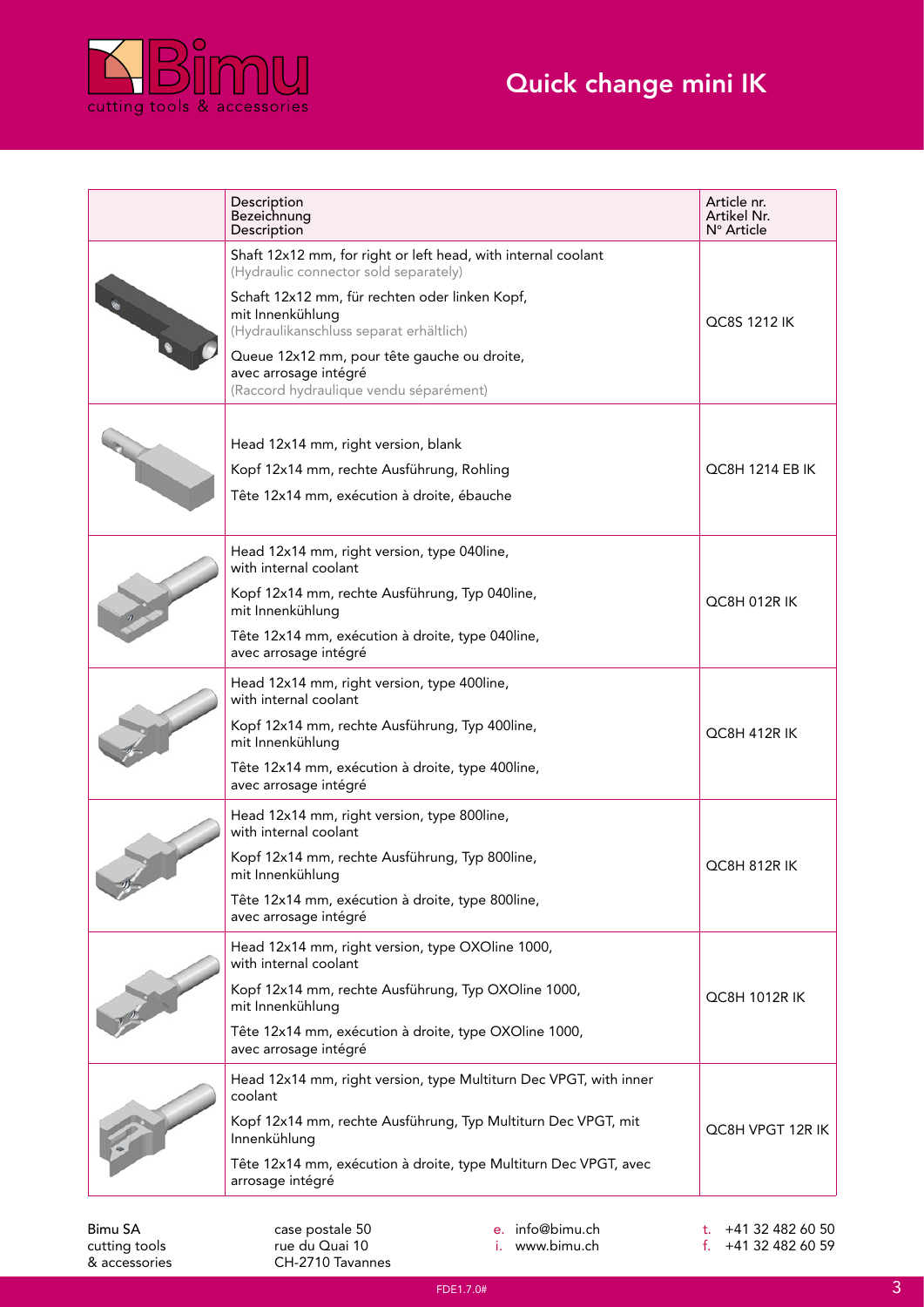



|  | Description<br>Bezeichnung<br>Description                                      | Article nr.<br>Artikel Nr.<br>Nº Article |
|--|--------------------------------------------------------------------------------|------------------------------------------|
|  | Head 12x14 mm, right version, type ISOline CC09,<br>with internal coolant      |                                          |
|  | Kopf 12x14 mm, rechte Ausführung, Typ ISOline CC09,<br>mit Innenkühlung        | QC8H CC09 12R IK                         |
|  | Tête 12x14 mm, exécution à droite, type ISOline CC09,<br>avec arrosage intégré |                                          |
|  | Head 10x14 mm, right version, type ISOline DC07,<br>with internal coolant      |                                          |
|  | Kopf 10x14 mm, rechte Ausführung, Typ ISOline DC07,<br>mit Innenkühlung        | OC8H DC07 12R IK                         |
|  | Tête 10x14 mm, exécution à droite, type ISOline DC07,<br>avec arrosage intégré |                                          |
|  | Head 12x14 mm, right version, type ISOline DC11,<br>with internal coolant      |                                          |
|  | Kopf 12x14 mm, rechte Ausführung, Typ ISOline DC11,<br>mit Innenkühlung        | OC8H DC11 12R IK                         |
|  | Tête 12x14 mm, exécution à droite, type ISOline DC11,<br>avec arrosage intégré |                                          |
|  | Head 12x14 mm, right version, type ISOline VC11,<br>with internal coolant      |                                          |
|  | Kopf 12x14 mm, rechte Ausführung, Typ ISOline VC11,<br>mit Innenkühlung        | QC8H VC11 12R IK                         |
|  | Tête 12x14 mm, exécution à droite, type ISOline VC11,<br>avec arrosage intégré |                                          |
|  | Head 12x14 mm, right version, type ISOline VC13,<br>with internal coolant      |                                          |
|  | Kopf 12x14 mm, rechte Ausführung, Typ ISOline VC13,<br>mit Innenkühlung        | QC8H VC13 12R IK                         |
|  | Tête 12x14 mm, exécution à droite, type ISOline VC13,<br>avec arrosage intégré |                                          |

Bimu SA cutting tools & accessories case postale 50 rue du Quai 10 CH-2710 Tavannes e. info@bimu.ch

i. www.bimu.ch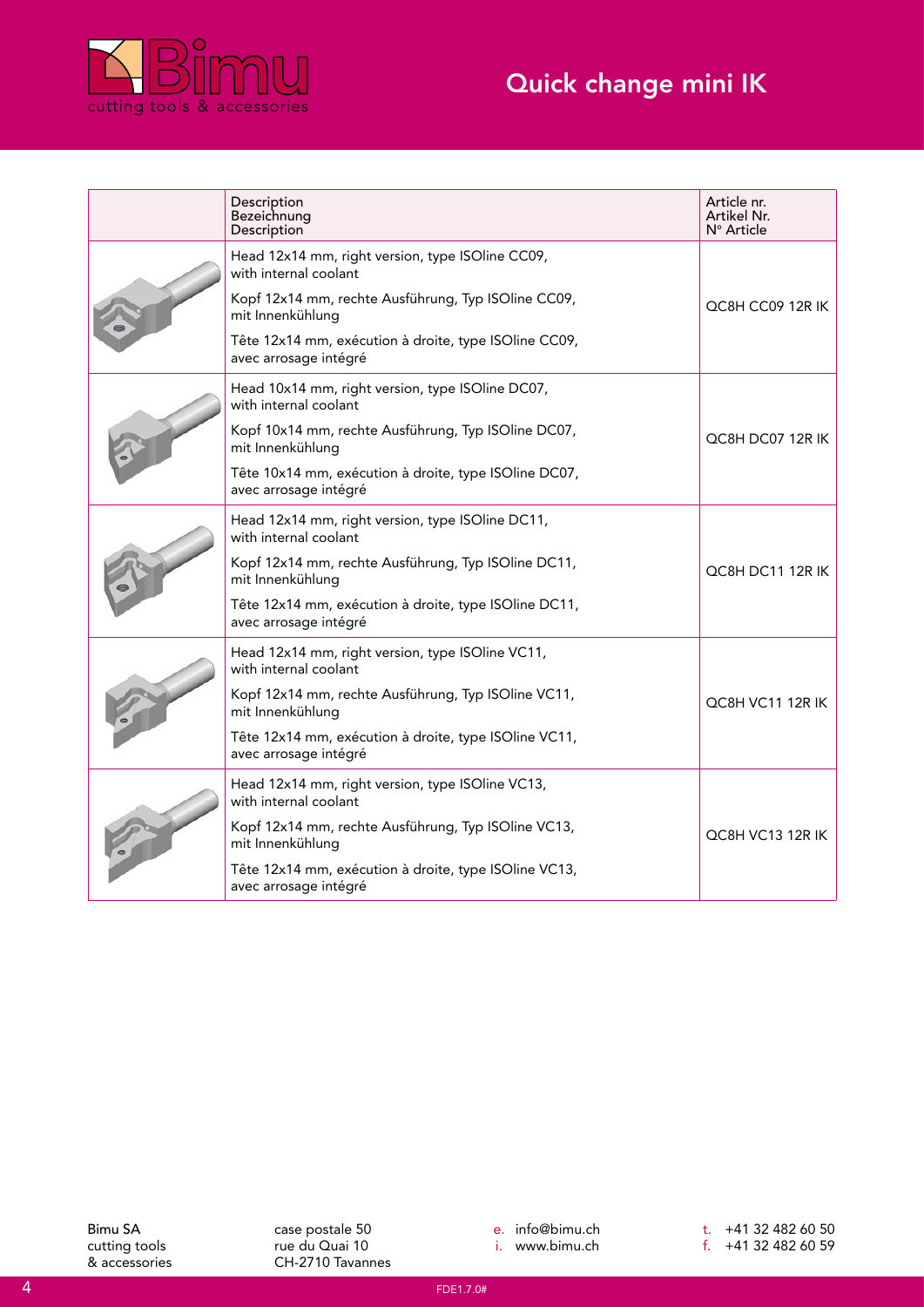

|         | Description<br>Bezeichnung<br>Description                                                                                                                                                                                                                                                                                                  |                 | Article nr.<br>Artikel Nr.<br>N° Article |
|---------|--------------------------------------------------------------------------------------------------------------------------------------------------------------------------------------------------------------------------------------------------------------------------------------------------------------------------------------------|-----------------|------------------------------------------|
|         | Shaft 16x16 mm, for right or left head, with internal coolant<br>(Hydraulic connector sold separately)<br>Schaft 16x16 mm, für rechten oder linken Kopf,<br>mit Innenkühlung<br>(Hydraulikanschluss separat erhältlich)<br>Queue 16x16 mm, pour tête gauche ou droite,<br>avec arrosage intégré*<br>(Raccord hydraulique vendu séparément) |                 | <b>QC8S 1616 IK</b>                      |
|         | Head 16x16 mm, blank<br>Kopf 16x16 mm, Rohling<br>Tête 16x16 mm, ébauche                                                                                                                                                                                                                                                                   |                 | <b>QC8H 1616 EB IK</b>                   |
|         | Head 16x16 mm, right version, type 040line,<br>with internal coolant<br>Kopf 16x16 mm, rechte Ausführung, Typ 040line,<br>mit Innenkühlung<br>Tête 16x16 mm, exécution à droite, type 040line,<br>avec arrosage intégré                                                                                                                    |                 | QC8H 016R IK                             |
|         | Head 16x16 mm, right version, type OXOline 1000,<br>with internal coolant<br>Kopf 16x16 mm, rechte Ausführung, Typ OXOline 1000,<br>mit Innenkühlung<br>Tête 16x16 mm, exécution à droite, type OXOline 1000,<br>avec arrosage intégré                                                                                                     |                 | <b>QC8H 1016R IK</b>                     |
|         | Head 16x16 mm, right version, type Multiturn Dec VPGT, with inner<br>coolant<br>Kopf 16x16 mm, rechte Ausführung, Typ Multiturn Dec VPGT, mit<br>Innenkühlung<br>Tête 16x16 mm, exécution à droite, type Multiturn Dec VPGT, avec<br>arrosage intégré                                                                                      |                 | QC8H VPGT 16R IK                         |
|         | Head 16x16 mm, right version, type ISOline CC09,<br>with inner coolant<br>Kopf 16x16 mm, rechte Ausführung, Typ ISOline CC09,<br>mit Innenkühlung<br>Tête 16x16 mm, exécution à droite, type ISOline CC09,<br>avec arrosage intégré                                                                                                        |                 | QC8H CC09 16R IK                         |
|         | Head 16x16 mm, right version, type ISOline DC07,<br>with internal coolant<br>Kopf 16x16 mm, rechte Ausführung, Typ ISOline DC07,<br>mit Innenkühlung<br>Tête 16x16 mm, exécution à droite, type ISOline DC07,<br>avec arrosage intégré                                                                                                     |                 | QC8H DC07 16R IK                         |
| Bimu SA | case postale 50                                                                                                                                                                                                                                                                                                                            | e. info@bimu.ch | t. $+41$ 32 482 60 50                    |

cutting tools & accessories i. www.bimu.ch

f. +41 32 482 60 59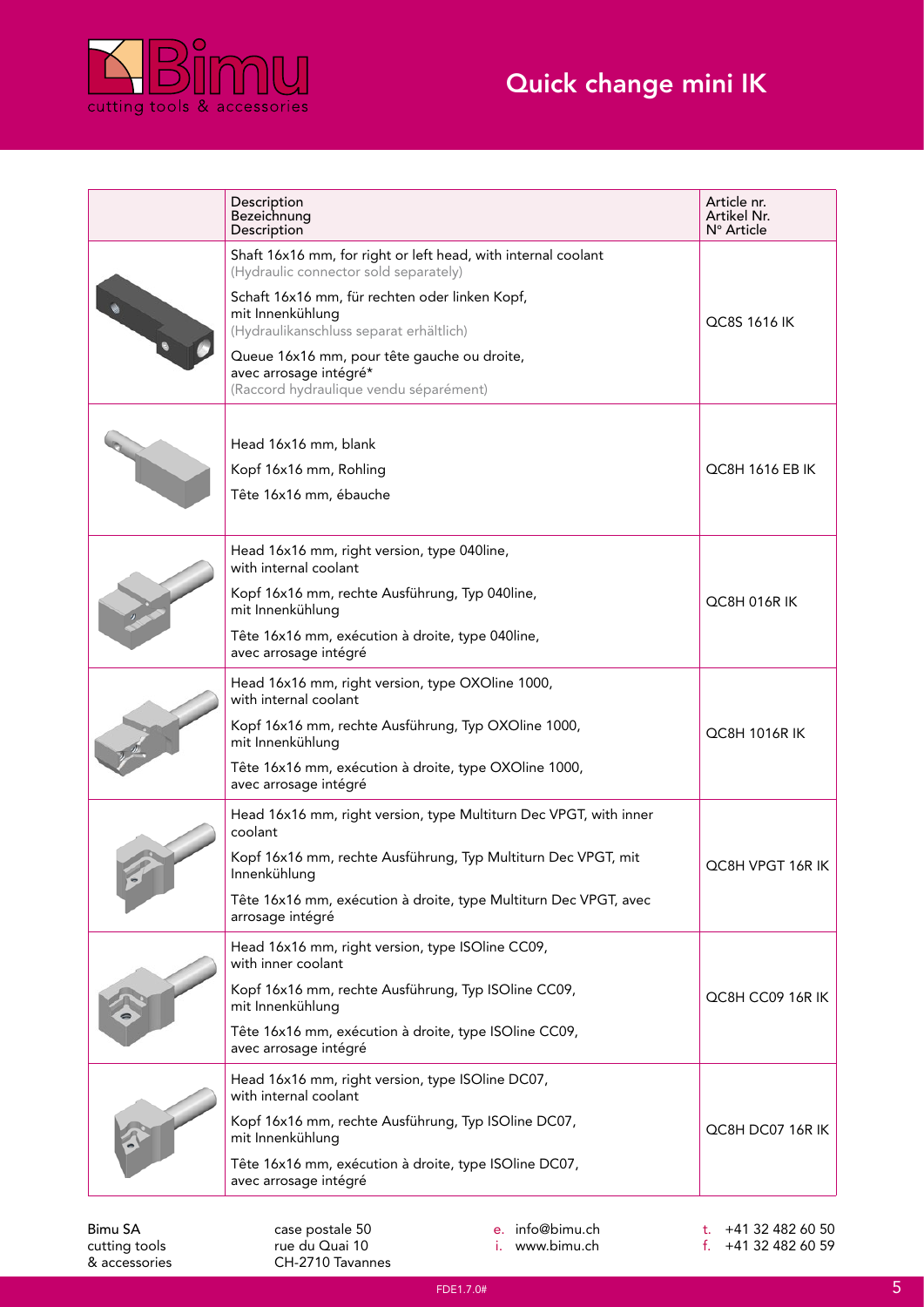

|  | Description<br>Bezeichnung<br>Description                                      | Article nr.<br>Artikel Nr.<br>Nº Article |
|--|--------------------------------------------------------------------------------|------------------------------------------|
|  | Head 16x16 mm, right version, type ISOline DC11,<br>with internal coolant      |                                          |
|  | Kopf 16x16 mm, rechte Ausführung, Typ ISOline DC11,<br>mit Innenkühlung        | QC8H DC11 16R IK                         |
|  | Tête 16x16 mm, exécution à droite, type ISOline DC11,<br>avec arrosage intégré |                                          |
|  | Head 16x16 mm, neutral version, type ISOline DC11,<br>with internal coolant    |                                          |
|  | Kopf 16x16 mm, neutrale Ausführung, Typ ISOline DC11,<br>mit Innenkühlung      | QC8H DC11 16N IK                         |
|  | Tête 16x16 mm, exécution neutre, type ISOline DC11,<br>avec arrosage intégré   |                                          |
|  | Head 16x16 mm, right version, type ISOline VC11,<br>with internal coolant      |                                          |
|  | Kopf 16x16 mm, rechte Ausführung, Typ ISOline VC11,<br>mit Innenkühlung        | OC8H VC11 16R IK                         |
|  | Tête 16x16 mm, exécution à droite, type ISOline VC11,<br>avec arrosage intégré |                                          |
|  | Head 16x16 mm, left version, type ISOline VC11,<br>with internal coolant       |                                          |
|  | Kopf 16x16 mm, linke Ausführung, Typ ISOline VC11,<br>mit Innenkühlung         | OC8H VC11 16L IK                         |
|  | Tête 16x16 mm, exécution à gauche, type ISOline VC11,<br>avec arrosage intégré |                                          |
|  | Head 16x16 mm, right version, type ISOline VC13,<br>with internal coolant      |                                          |
|  | Kopf 16x16 mm, rechte Ausführung, Typ ISOline VC13,<br>mit Innenkühlung        | QC8H VC13 16R IK                         |
|  | Tête 16x16 mm, exécution à droite, type ISOline VC13,<br>avec arrosage intégré |                                          |

e. info@bimu.ch i. www.bimu.ch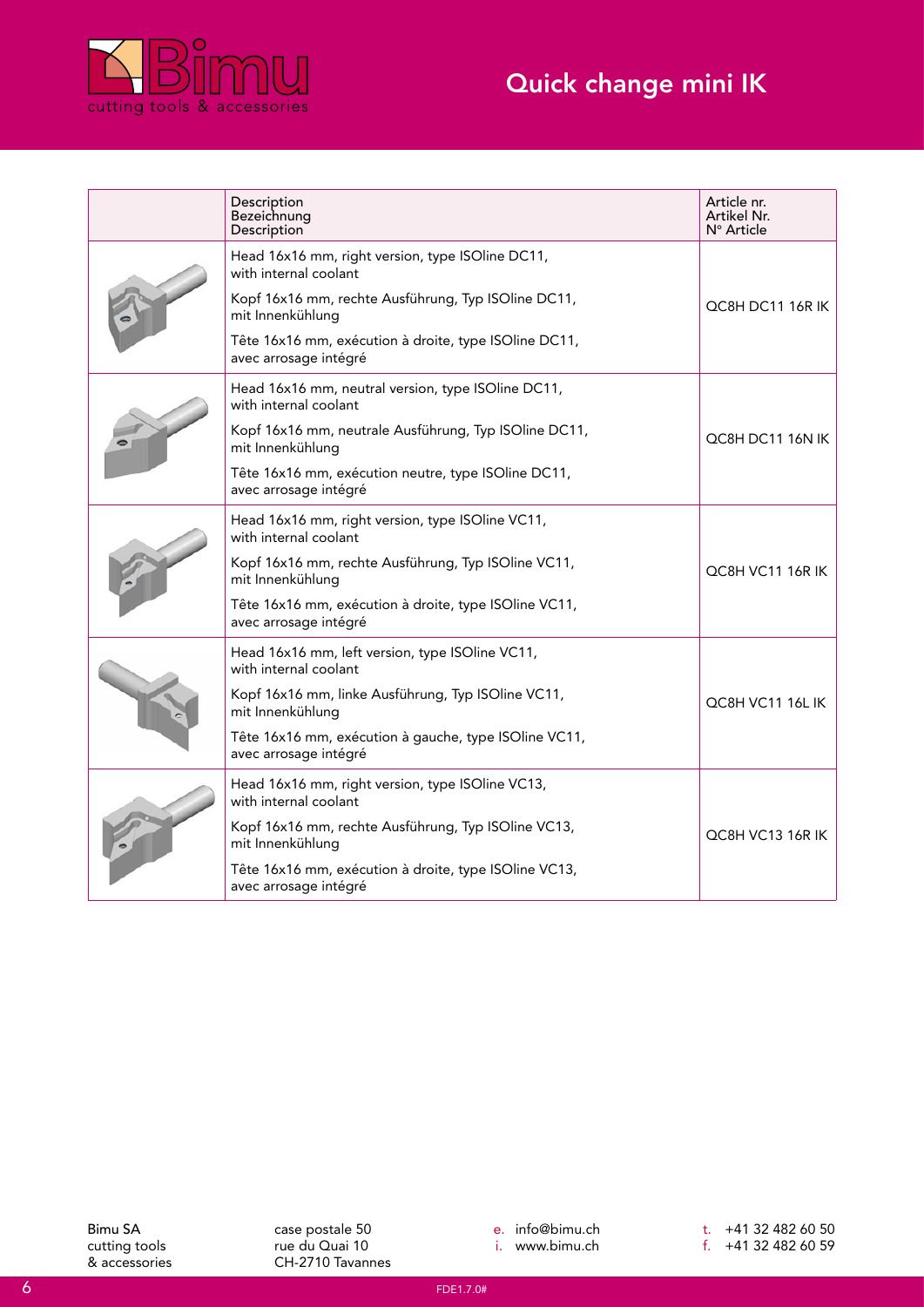



| Description<br>Bezeichnung<br>Description                                                                                                                                                                                                                                                                                                                                                                                                                                                                                   | Article nr.<br>Artikel Nr.<br>Nº Article |
|-----------------------------------------------------------------------------------------------------------------------------------------------------------------------------------------------------------------------------------------------------------------------------------------------------------------------------------------------------------------------------------------------------------------------------------------------------------------------------------------------------------------------------|------------------------------------------|
| Torque screwdriver (fixed setting 5 Nm)<br>Recommended for an optimal control of the tightening of the interchangeable<br>heads on tool holders 12x12 mm and 16x16 mm<br>Drehmoment-Schraubendreher (fest eingestellt 5 Nm)<br>Empfohlen für eine optimale Drehmoment-Kontrolle der wechselbaren Köpfe an<br>den Werkzeughaltern 12x12 mm und 16x16 mm<br>Tournevis dynamométrique (couple fixe 5 Nm)<br>Recommandé pour un contrôle optimal du serrage des têtes interchangeables sur<br>porte-outils 12x12 mm et 16x16 mm | 100-10                                   |
| Bit Torx 20 for torque screwdriver<br>For the tightening of the interchangeable heads<br>Einsatz Torx 20 für Drehmoment-Schraubendreher<br>Zum Spannen des Wechselkopfes<br>Embout Torx 20 pour tournevis dynamométrique<br>Pour le serrage des têtes interchangeables                                                                                                                                                                                                                                                      | 100-12                                   |
| Hexagon bit 5 mm for torque screwdriver<br>For the tightening of wedges<br>Sechskant-Einsatz 5 mm für Drehmoment-Schraubendreher<br>Zum Spannen von Werkzeughalter-Klemmung<br>Embout 6 pans 5 mm pour tournevis dynamométrique<br>Pour le serrage des cales                                                                                                                                                                                                                                                                | 100-13                                   |
| Standard screwdriver Torx 20<br>Standard Schraubendreher Torx 20<br>Tournevis standard Torx 20                                                                                                                                                                                                                                                                                                                                                                                                                              | 100-9                                    |
| Basic key Torx 20<br>Einfacher Schlüssel Torx 20<br>Clé simple Torx 20                                                                                                                                                                                                                                                                                                                                                                                                                                                      | 100-15                                   |

Bimu SA cutting tools & accessories case postale 50 rue du Quai 10 CH-2710 Tavannes e. info@bimu.ch i. www.bimu.ch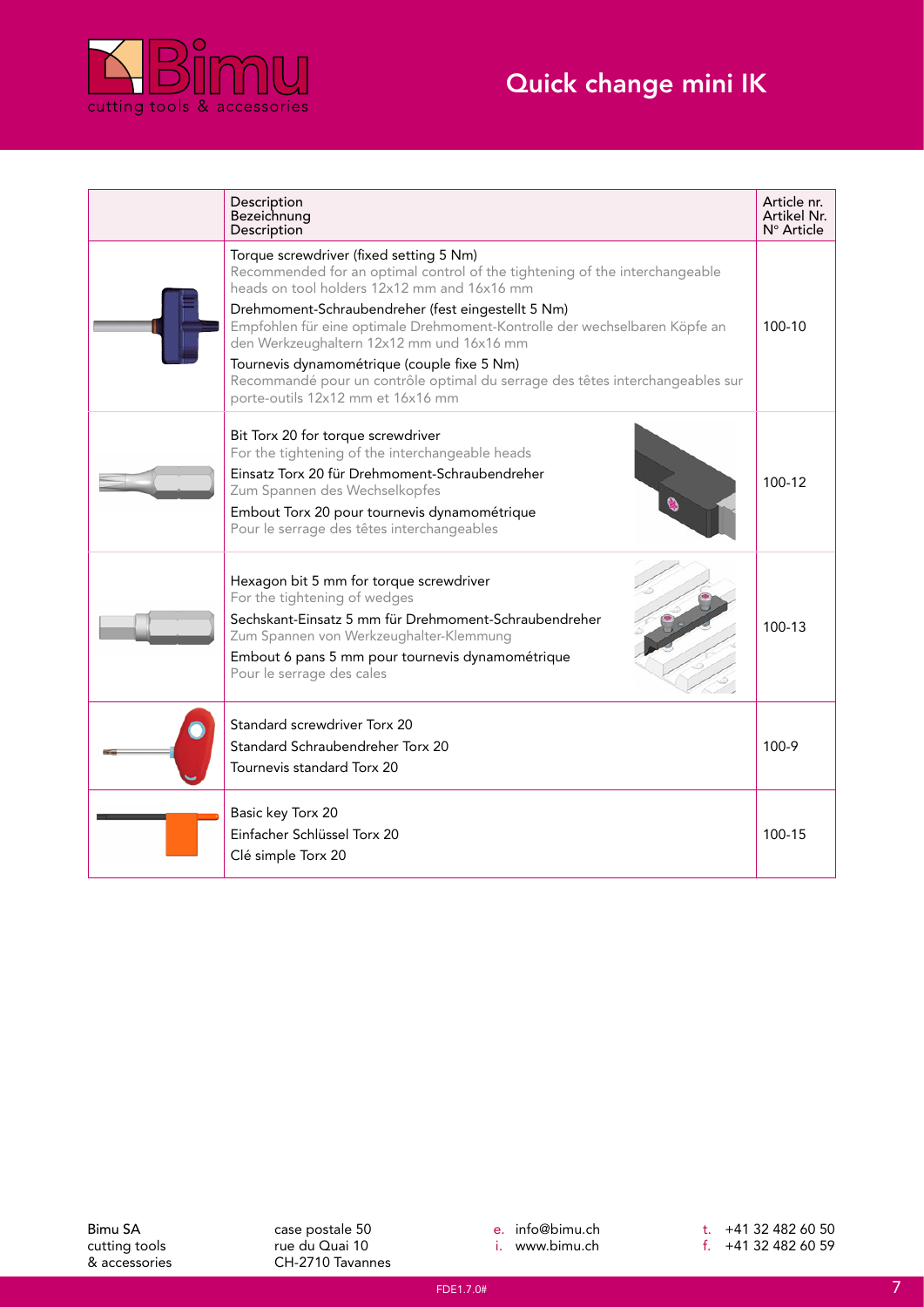



| Description<br>Bezeichnung<br>Description                                                                                                                                                                                                                                                                            | Article nr.<br>Artikel Nr.<br>Nº Article |
|----------------------------------------------------------------------------------------------------------------------------------------------------------------------------------------------------------------------------------------------------------------------------------------------------------------------|------------------------------------------|
| Replacement screw Torx 20 for shafts<br>Ersatzschraube Torx 20 für den Schaft<br>Vis de remplacement Torx 20 pour queues                                                                                                                                                                                             | $001-9$                                  |
| Replacement screw for heads 040line<br>Ersatzschraube für Köpfe 040line<br>Vis de remplacement pour têtes 040line                                                                                                                                                                                                    | $001 - 2$                                |
| Replacement screw for heads VPGT, ISOline DC07 and VC11<br>Ersatzschraube für Köpfe VPGT, ISOline DC07 und VC11<br>Vis de remplacement pour têtes VPGT, ISOline DC07 et VC11                                                                                                                                         | $001 - 7$                                |
| Replacement screw for heads OXOline 1000<br>Ersatzschraube für Köpfe OXOline 1000<br>Vis de remplacement pour têtes OXOline 1000                                                                                                                                                                                     | $001 - 8$                                |
| Replacement screw for heads ISOline CC09 and DC11<br>(excepted QC8H DC11 12R IK and QC8H CC09 12R IK)<br>Ersatzschraube für Köpfe ISOline CC09 und DC11<br>(ausser QC8H DC11 12R IK und QC8H CC09 12R IK)<br>Vis de remplacement pour têtes ISOline CC09 et DC11<br>(exceptées QC8H DC11 12R IK et QC8H CC09 12R IK) | 100-16                                   |
| Replacement screw for heads:<br>QC8H DC11 12R IK and QC8H CC09 12R IK<br>Ersatzschraube für Köpfe:<br>QC8H DC11 12R IK und QC8H CC09 12R IK<br>Vis de remplacement pour têtes:<br>QC8H DC11 12R IK et QC8H CC09 12R IK                                                                                               | $100 - 21$                               |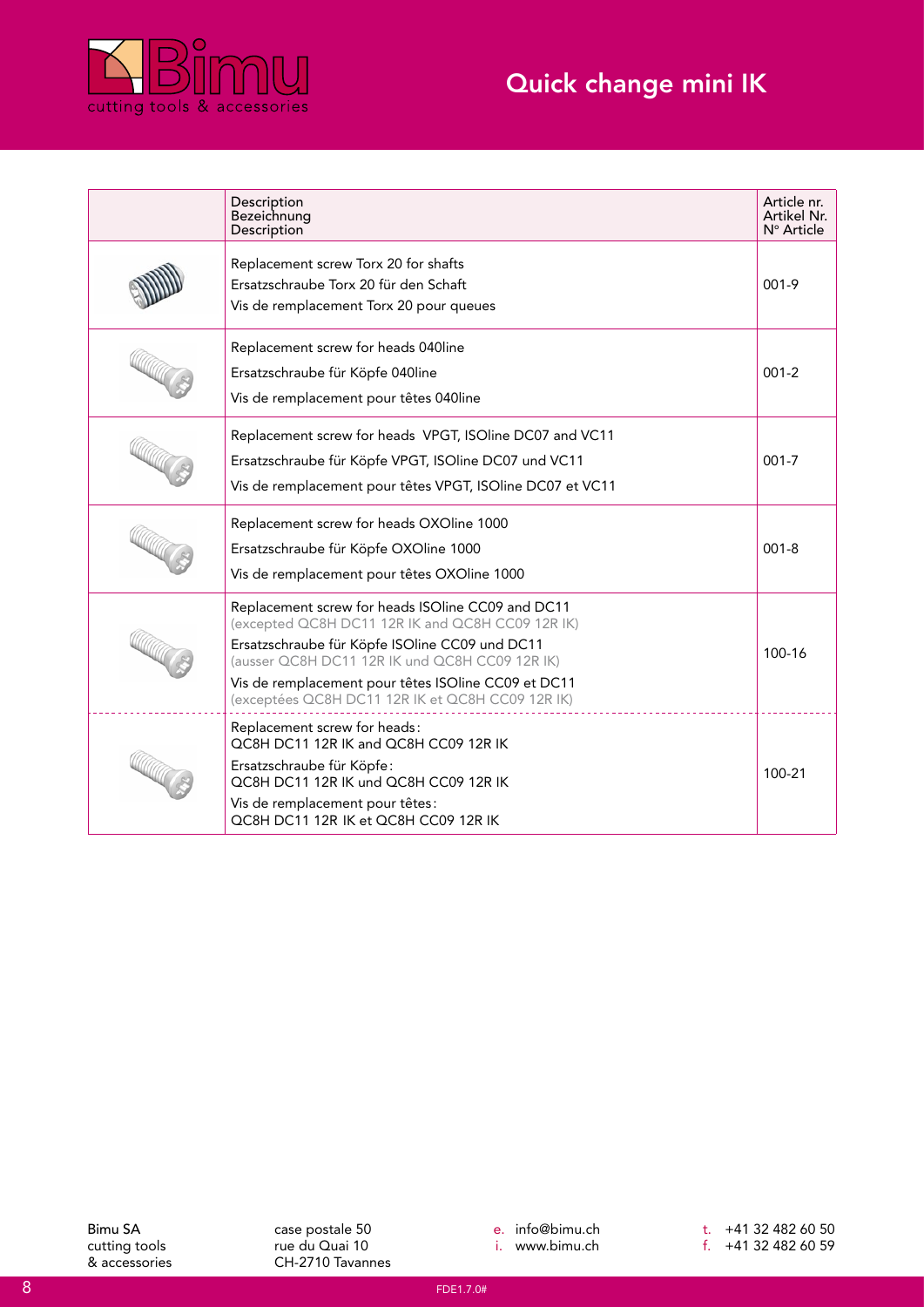

| Description<br>Bezeichnung<br><b>Description</b>                                                                                                                                                                                                                                                                                                                                              | Article nr.<br>Artikel Nr.<br>Nº Article                                                                                |
|-----------------------------------------------------------------------------------------------------------------------------------------------------------------------------------------------------------------------------------------------------------------------------------------------------------------------------------------------------------------------------------------------|-------------------------------------------------------------------------------------------------------------------------|
| Accessorie for insert's replacement<br>Used to hold the head of the tool to facilitate the change of the insert.<br>Zubehör zum Wechseln der Wendeplatten<br>Einfaches Einlegen des Schnellwechselkopfes, erleichtert das Wechseln der<br>Wendeplatte.<br>Accessoire pour le changement des plaquettes<br>Permet de tenir la tête de l'outil pour faciliter le changement de la<br>plaquette. | QC8A 2525                                                                                                               |
| $6+9$<br>of the insert.<br>la plaquette facilité.                                                                                                                                                                                                                                                                                                                                             | Easy indexing or replacement<br>Verdrehsicherung erleichtert<br>den Wendeplattenwechsel.<br>Indexage ou remplacement de |

- ■<a>
To ensure a proper continuous «Quick change mini» system operation, Bimu recommends the monthly use of synthetic lubricant *Blaser Foodtec® SAS 100 - Oil H1* or equivalent.
- ■<br />
Um einen ordnungsgemäßen kontinuierlichen «Quick change mini» Systembetrieb zu gewährleisten, empfiehlt Bimu die monatliche Verwendung von synthetischen Schmiermittel *Blaser Foodtec® SAS 100 - Schmeröl H1* oder gleichwertig.
- ■<br />
Pour assurer un bon fonctionnement continu du système «Quick change mini », Bimu recommande l'utilisation mensuelle du lubrifiant synthétique *Blaser Foodtec® SAS 100 - Huile H1* ou d'un produit équivalent.

Bimu SA cutting tools & accessories case postale 50 rue du Quai 10 CH-2710 Tavannes e. info@bimu.ch i. www.bimu.ch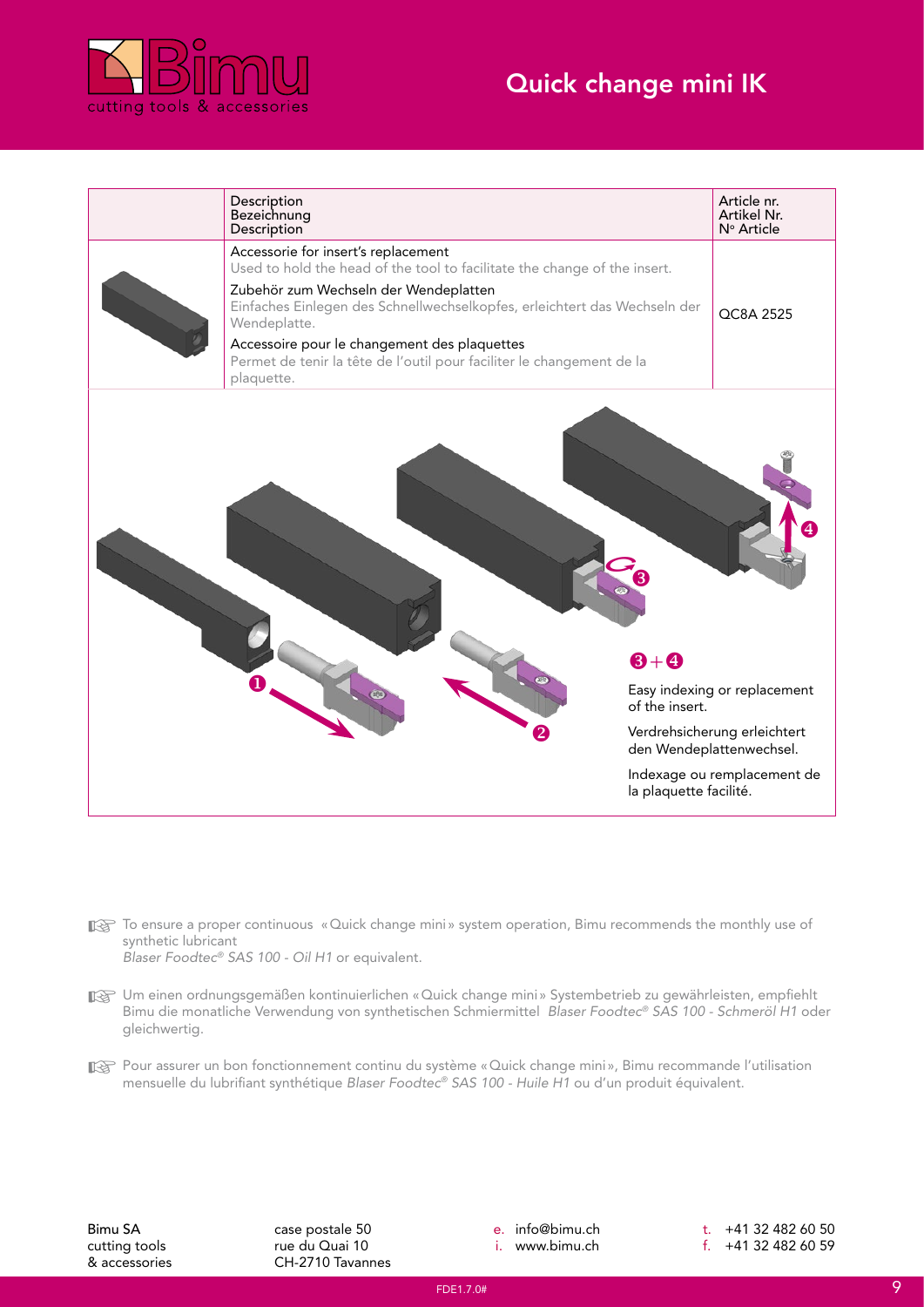

Bimu SA cutting tools & accessories case postale 50 rue du Quai 10 CH-2710 Tavannes e. info@bimu.ch

i. www.bimu.ch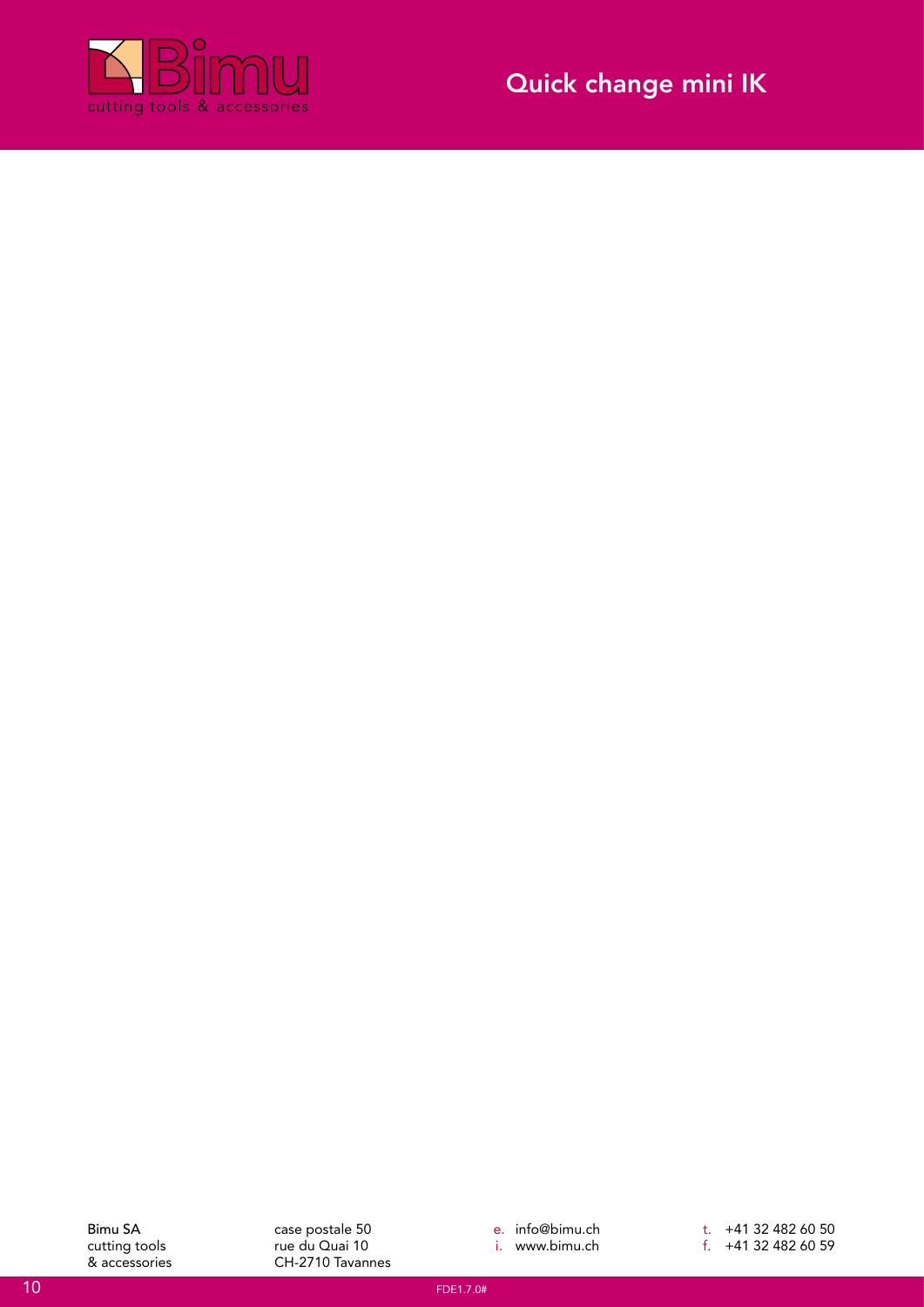

Bimu SA cutting tools & accessories case postale 50 rue du Quai 10 CH-2710 Tavannes e. info@bimu.ch i. www.bimu.ch